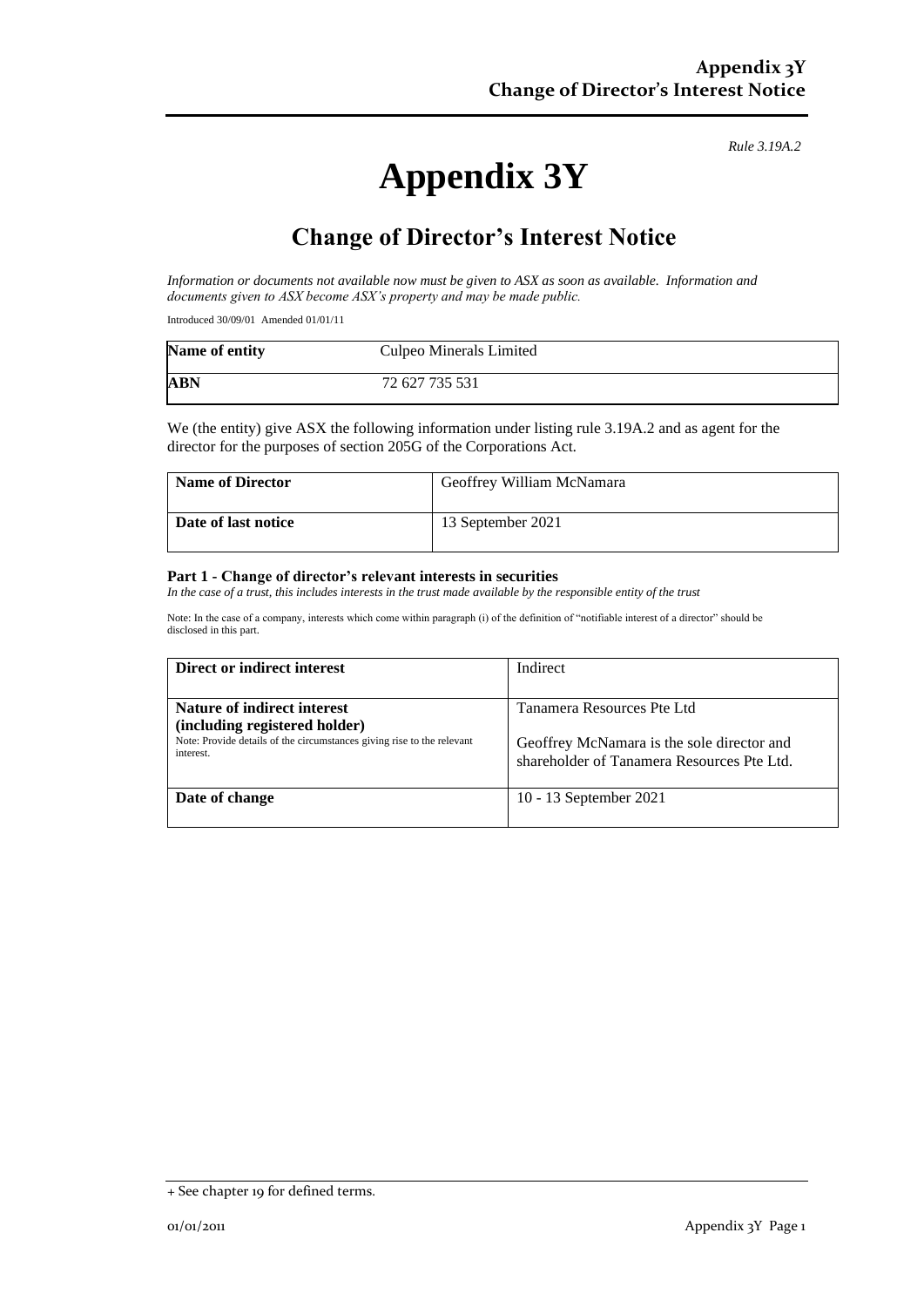| No. of securities held prior to change                                                                    | 1,854,546 Fully Paid Ordinary Shares <sup>1</sup>                                                                                                                                 |
|-----------------------------------------------------------------------------------------------------------|-----------------------------------------------------------------------------------------------------------------------------------------------------------------------------------|
|                                                                                                           |                                                                                                                                                                                   |
|                                                                                                           | 3,331,408 Fully Paid Ordinary Shares <sup>2</sup>                                                                                                                                 |
|                                                                                                           | 100,000 Class A Performance Rights, subject<br>to performance-based vesting conditions as set<br>out in Prospectus dated 23 June 2021 and<br>expiring 31 August $2024^2$          |
|                                                                                                           | 200,000 Class B Performance Rights, subject to<br>performance-based vesting conditions as set out<br>in Prospectus dated 23 June 2021 and expiring<br>31 August 2024 <sup>2</sup> |
|                                                                                                           | 200,000 Class C Performance Rights, subject to<br>performance-based vesting conditions as set out<br>in Prospectus dated 23 June 2021 and expiring<br>31 August 2026 <sup>2</sup> |
|                                                                                                           | 200,000 Class D Performance Rights, subject<br>to performance-based vesting conditions as set<br>out in Prospectus dated 23 June 2021 and<br>expiring 31 August 2026 <sup>2</sup> |
|                                                                                                           | 1. Held by Linkwood Holdings Pte Ltd. Mr<br>McNamara is a Director and Substantial<br>Shareholder of Linkwood Holdings Pte Ltd                                                    |
|                                                                                                           | 2.<br>Held by Tanamera Resources Pte Ltd. Mr<br>McNamara is<br>the<br>sole Director<br>and<br>Shareholder of Tanamera Resources Pte Ltd                                           |
| <b>Class</b>                                                                                              | <b>Ordinary Shares</b>                                                                                                                                                            |
| <b>Number acquired</b>                                                                                    | 500,711                                                                                                                                                                           |
| <b>Number disposed</b>                                                                                    | Nil                                                                                                                                                                               |
| <b>Value/Consideration</b><br>Note: If consideration is non-cash, provide details and estimated valuation | \$0.22 per Share (average)                                                                                                                                                        |

<sup>+</sup> See chapter 19 for defined terms.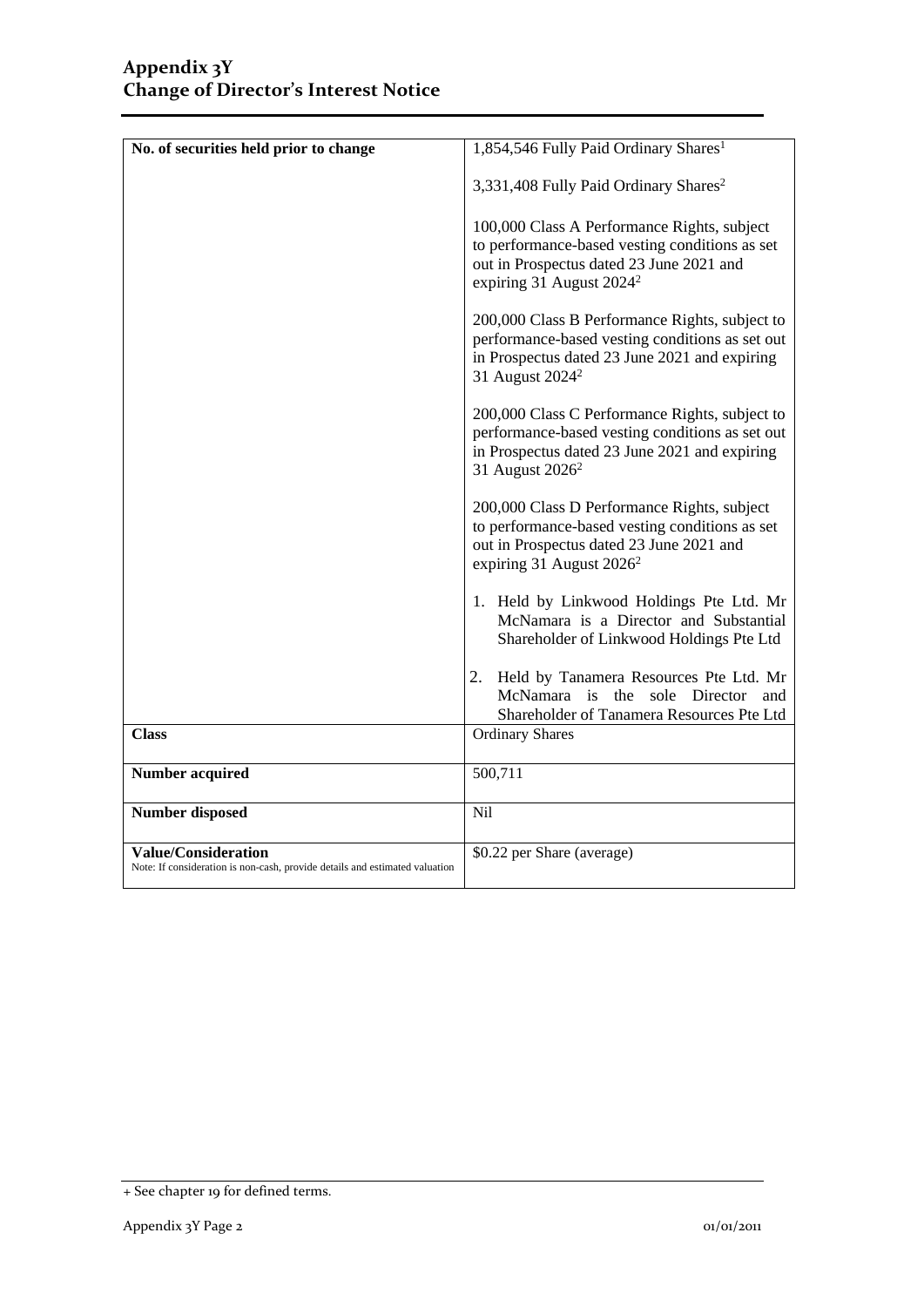| No. of securities held after change                                                                                                                                     |                                                                                                                                                                                   |
|-------------------------------------------------------------------------------------------------------------------------------------------------------------------------|-----------------------------------------------------------------------------------------------------------------------------------------------------------------------------------|
|                                                                                                                                                                         | 1,854,546 Fully Paid Ordinary Shares <sup>1</sup>                                                                                                                                 |
|                                                                                                                                                                         | 3,832,119 Fully Paid Ordinary Shares <sup>2</sup>                                                                                                                                 |
|                                                                                                                                                                         | 100,000 Class A Performance Rights, subject<br>to performance-based vesting conditions as set<br>out in Prospectus dated 23 June 2021 and<br>expiring 31 August 2024 <sup>2</sup> |
|                                                                                                                                                                         | 200,000 Class B Performance Rights, subject to<br>performance-based vesting conditions as set out<br>in Prospectus dated 23 June 2021 and expiring<br>31 August 2024 <sup>2</sup> |
|                                                                                                                                                                         | 200,000 Class C Performance Rights, subject to<br>performance-based vesting conditions as set out<br>in Prospectus dated 23 June 2021 and expiring<br>31 August 2026 <sup>2</sup> |
|                                                                                                                                                                         | 200,000 Class D Performance Rights, subject<br>to performance-based vesting conditions as set<br>out in Prospectus dated 23 June 2021 and<br>expiring 31 August $2026^2$          |
|                                                                                                                                                                         | Held by Linkwood Holdings Pte Ltd. Mr<br>1.<br>McNamara is a Director and Substantial<br>Shareholder of Linkwood Holdings Pte Ltd                                                 |
|                                                                                                                                                                         | Held by Tanamera Resources Pte Ltd. Mr<br>2.<br>McNamara is<br>the<br>sole Director<br>and<br>Shareholder of Tanamera Resources Pte Ltd                                           |
| Nature of change<br>Example: on-market trade, off-market trade, exercise of options, issue of<br>securities under dividend reinvestment plan, participation in buy-back | On-market purchase                                                                                                                                                                |
|                                                                                                                                                                         |                                                                                                                                                                                   |

### **Part 2 – Change of director's interests in contracts**

Note: In the case of a company, interests which come within paragraph (ii) of the definition of "notifiable interest of a director" should be disclosed in this part.

| <b>Detail of contract</b>                           | N/A |
|-----------------------------------------------------|-----|
| <b>Nature of interest</b>                           |     |
| Name of registered holder<br>(if issued securities) |     |

<sup>+</sup> See chapter 19 for defined terms.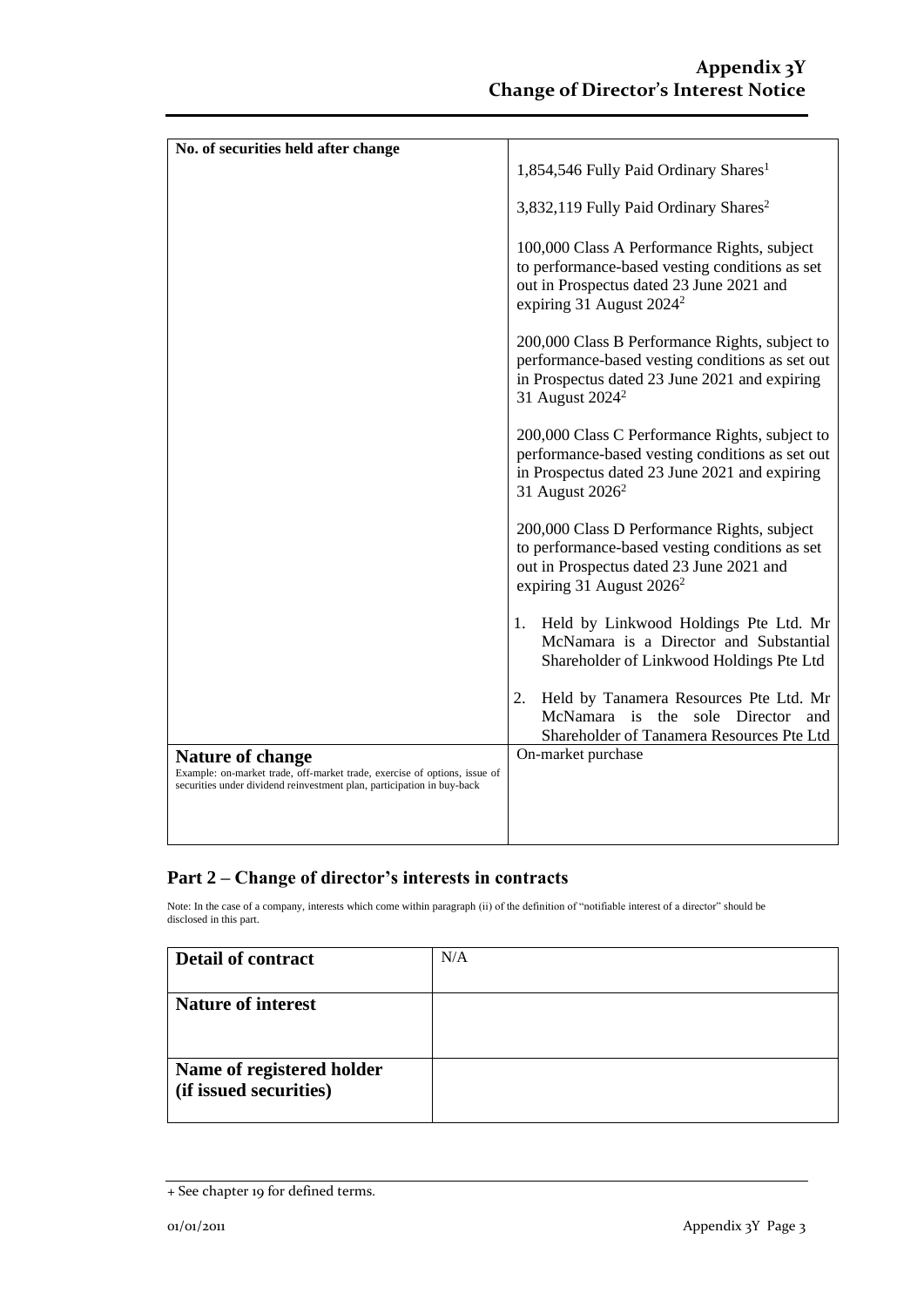### **Appendix 3Y Change of Director's Interest Notice**

| Date of change                                                                                                  |  |
|-----------------------------------------------------------------------------------------------------------------|--|
| No. and class of securities to<br>which interest related prior to                                               |  |
| change<br>Note: Details are only required for a contract in relation<br>to which the interest has changed       |  |
| <b>Interest acquired</b>                                                                                        |  |
| Interest disposed                                                                                               |  |
| <b>Value/Consideration</b><br>Note: If consideration is non-cash, provide details and an<br>estimated valuation |  |
| Interest after change                                                                                           |  |

### **Part 3 –** +**Closed period**

| Were the interests in the securities or contracts      | No. |
|--------------------------------------------------------|-----|
| detailed above traded during a $\dagger$ closed period |     |
| where prior written clearance was required?            |     |
| If so, was prior written clearance provided to allow   |     |
| the trade to proceed during this period?               |     |
| If prior written clearance was provided, on what       |     |
| date was this provided?                                |     |

<sup>+</sup> See chapter 19 for defined terms.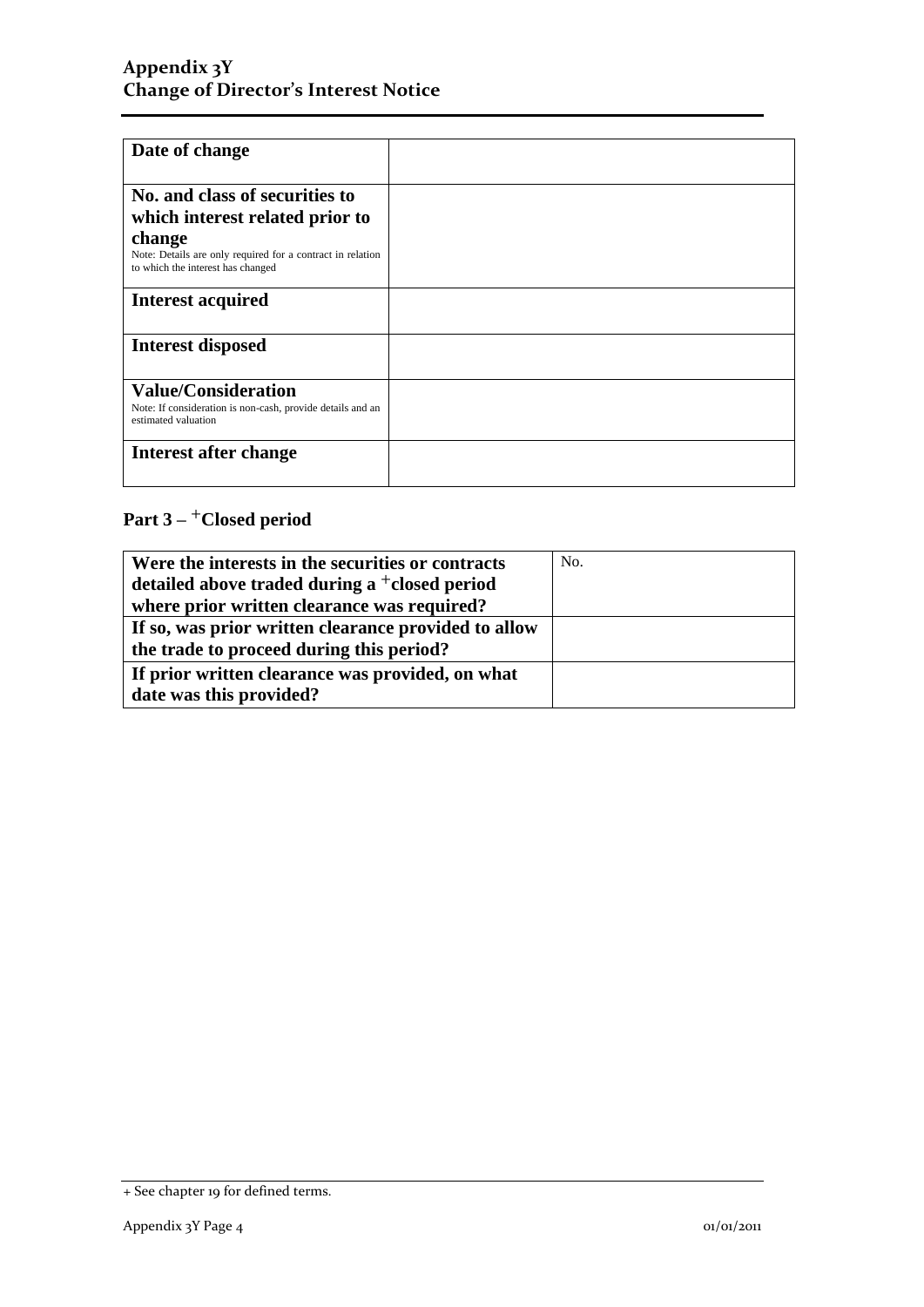*Rule 3.19A.2*

# **Appendix 3Y**

## **Change of Director's Interest Notice**

*Information or documents not available now must be given to ASX as soon as available. Information and documents given to ASX become ASX's property and may be made public.*

Introduced 30/09/01 Amended 01/01/11

| Name of entity | Culpeo Minerals Limited |
|----------------|-------------------------|
| <b>ABN</b>     | 72 627 735 531          |

We (the entity) give ASX the following information under listing rule 3.19A.2 and as agent for the director for the purposes of section 205G of the Corporations Act.

| Name of Director    | Paul Schmiede     |
|---------------------|-------------------|
| Date of last notice | 13 September 2021 |

#### **Part 1 - Change of director's relevant interests in securities**

*In the case of a trust, this includes interests in the trust made available by the responsible entity of the trust* 

Note: In the case of a company, interests which come within paragraph (i) of the definition of "notifiable interest of a director" should be disclosed in this part.

| Direct or indirect interest                                                                                                            | Indirect                                                                                                 |
|----------------------------------------------------------------------------------------------------------------------------------------|----------------------------------------------------------------------------------------------------------|
| Nature of indirect interest<br>(including registered holder)<br>Note: Provide details of the circumstances giving rise to the relevant | Vermiculite 987 Pty Ltd <mzungu fund<br="" super="">A/C &gt;</mzungu>                                    |
| interest.                                                                                                                              | Paul Schmiede is a director of Vermiculite 987<br>Pty Ltd and a beneficiary of the Mzungu Super<br>Fund. |
| Date of change                                                                                                                         | 10 September 2021                                                                                        |

<sup>+</sup> See chapter 19 for defined terms.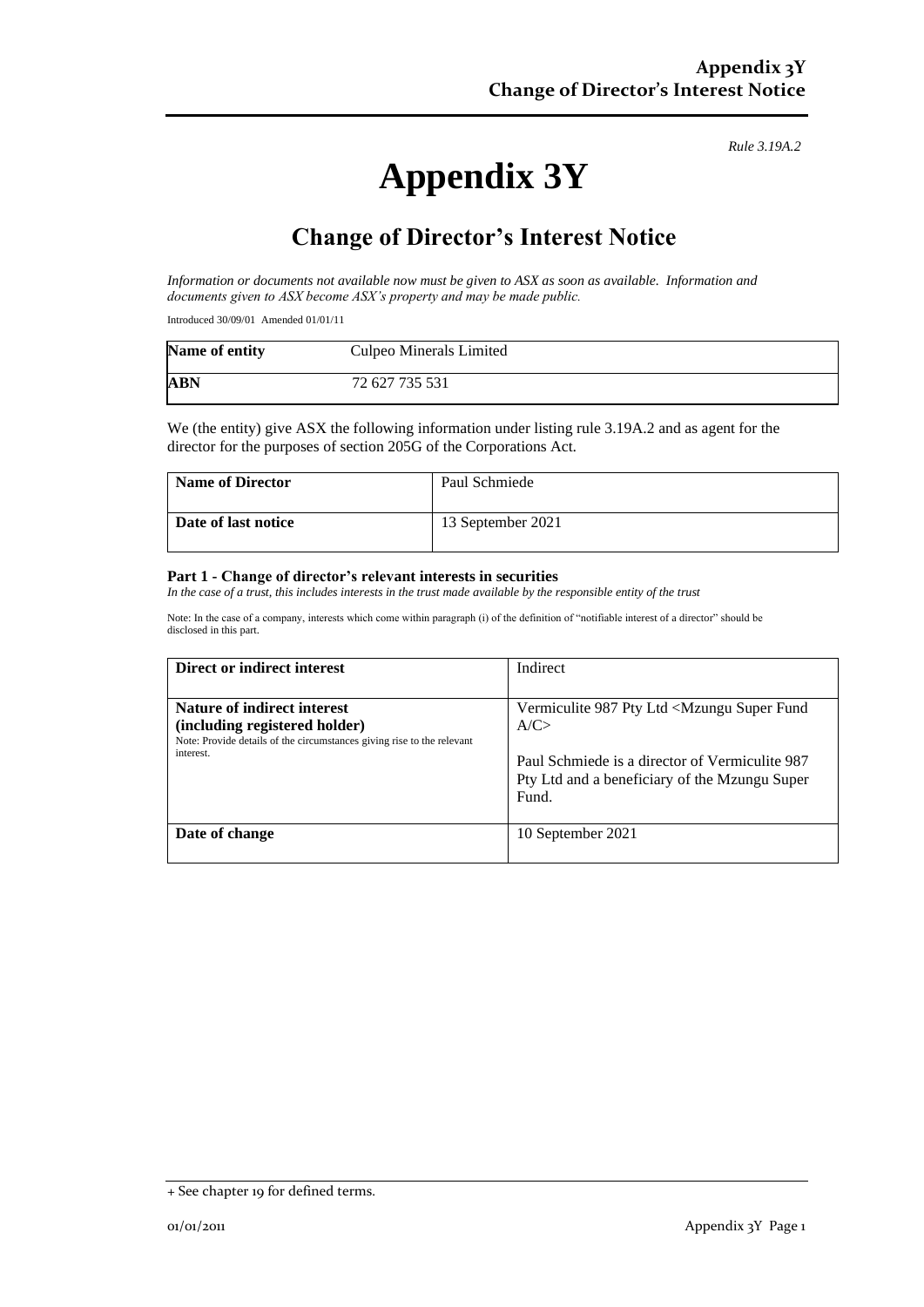| No. of securities held prior to change                                                                    | 82,500 Fully Paid Ordinary Shares <sup>1</sup>                                                                                                                                                    |
|-----------------------------------------------------------------------------------------------------------|---------------------------------------------------------------------------------------------------------------------------------------------------------------------------------------------------|
|                                                                                                           | 100,000 Class A Performance Rights, subject to<br>performance-based vesting conditions as set out<br>in Prospectus dated 23 June 2021 and expiring 31<br>August 2024 <sup>2</sup>                 |
|                                                                                                           | 200,000 Class B Performance Rights, subject to<br>performance-based vesting conditions as set out<br>in Prospectus dated 23 June 2021 and expiring 31<br>August 2024 <sup>2</sup>                 |
|                                                                                                           | 200,000 Class C Performance Rights, subject to<br>performance-based vesting conditions as set out<br>in Prospectus dated 23 June 2021 and expiring 31<br>August $2026^2$                          |
|                                                                                                           | 200,000 Class D Performance Rights, subject to<br>performance-based vesting conditions as set out<br>in Prospectus dated 23 June 2021 and expiring 31<br>August 2026 <sup>2</sup>                 |
|                                                                                                           | Vermiculite 987 Pty Ltd as trustee for the<br>1.<br>Mzungu Superannuation Fund. Mr Schmiede<br>is a director of Vermiculite 987 Pty Ltd and a<br>beneficiary of the Mzungu Superannuation<br>Fund |
|                                                                                                           | 2.<br>Turquoise 987 Pty Ltd as trustee for the<br>Obsidian 987 Trust. Mr Schmiede is a<br>director of Turquoise 987 Pty Ltd and a<br>beneficiary of the Obsidian 987 Trust                        |
| <b>Class</b>                                                                                              | <b>Ordinary Shares</b>                                                                                                                                                                            |
| <b>Number acquired</b>                                                                                    | 350,000                                                                                                                                                                                           |
| <b>Number disposed</b>                                                                                    | Nil                                                                                                                                                                                               |
| <b>Value/Consideration</b><br>Note: If consideration is non-cash, provide details and estimated valuation | \$0.2262 per Share (average)                                                                                                                                                                      |

<sup>+</sup> See chapter 19 for defined terms.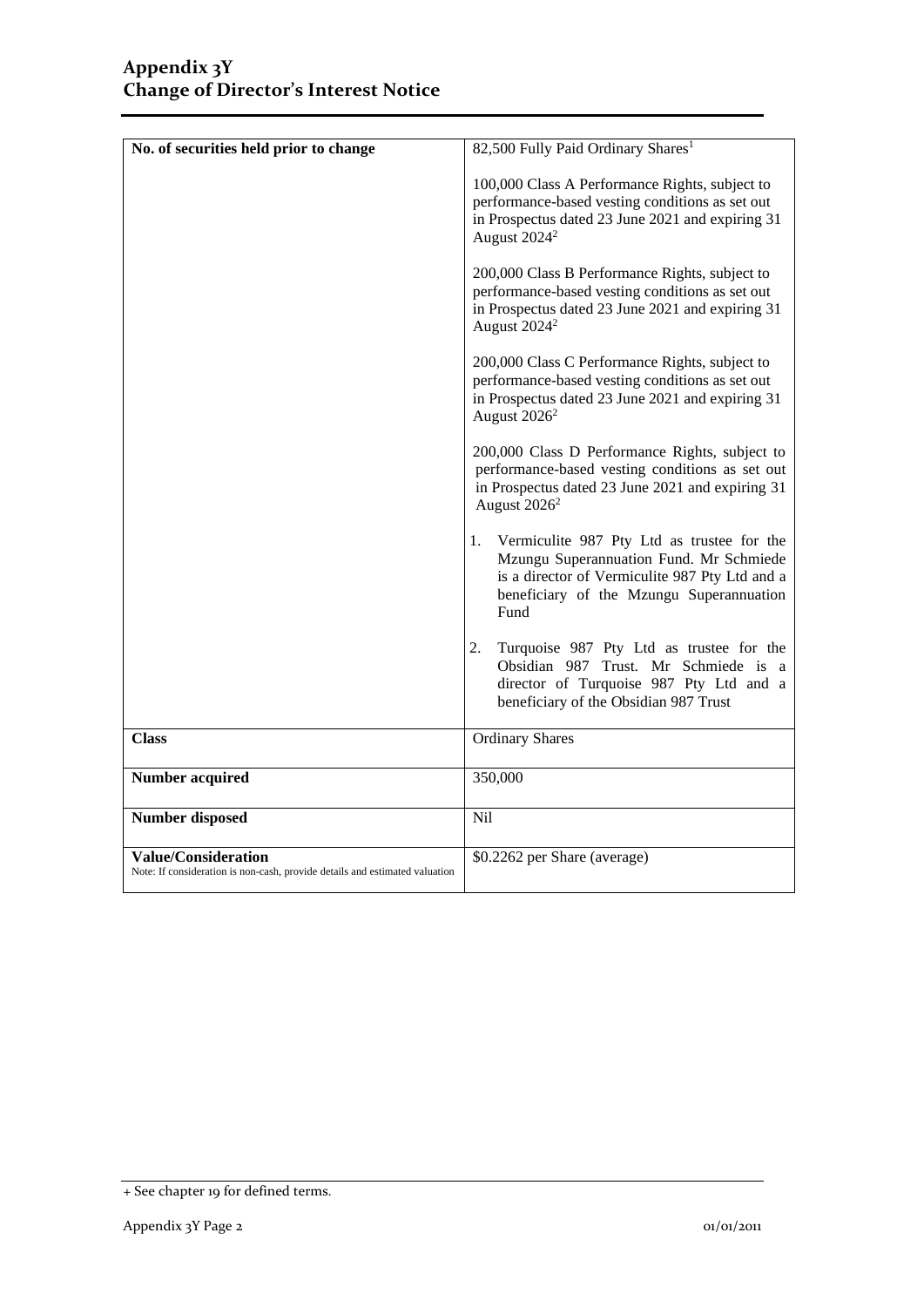| 432,500 Fully Paid Ordinary Shares <sup>1</sup>                                                                                                                                                |
|------------------------------------------------------------------------------------------------------------------------------------------------------------------------------------------------|
| 100,000 Class A Performance Rights, subject to<br>performance-based vesting conditions as set out<br>in Prospectus dated 23 June 2021 and expiring 31<br>August 2024 <sup>2</sup>              |
| 200,000 Class B Performance Rights, subject to<br>performance-based vesting conditions as set out<br>in Prospectus dated 23 June 2021 and expiring 31<br>August 2024 <sup>2</sup>              |
| 200,000 Class C Performance Rights, subject to<br>performance-based vesting conditions as set out<br>in Prospectus dated 23 June 2021 and expiring 31<br>August 2026 <sup>2</sup>              |
| 200,000 Class D Performance Rights, subject to<br>performance-based vesting conditions as set out<br>in Prospectus dated 23 June 2021 and expiring 31<br>August 2026 <sup>2</sup>              |
| 1. Vermiculite 987 Pty Ltd as trustee for the<br>Mzungu Superannuation Fund. Mr Schmiede<br>is a director of Vermiculite 987 Pty Ltd and a<br>beneficiary of the Mzungu Superannuation<br>Fund |
| 2. Turquoise 987 Pty Ltd as trustee for the<br>Obsidian 987 Trust. Mr Schmiede is a<br>director of Turquoise 987 Pty Ltd and a<br>beneficiary of the Obsidian 987 Trust                        |
| On-market purchase                                                                                                                                                                             |
|                                                                                                                                                                                                |
|                                                                                                                                                                                                |

### **Part 2 – Change of director's interests in contracts**

Note: In the case of a company, interests which come within paragraph (ii) of the definition of "notifiable interest of a director" should be disclosed in this part.

| Detail of contract                                  | N/A |
|-----------------------------------------------------|-----|
| <b>Nature of interest</b>                           |     |
| Name of registered holder<br>(if issued securities) |     |
| Date of change                                      |     |

<sup>+</sup> See chapter 19 for defined terms.